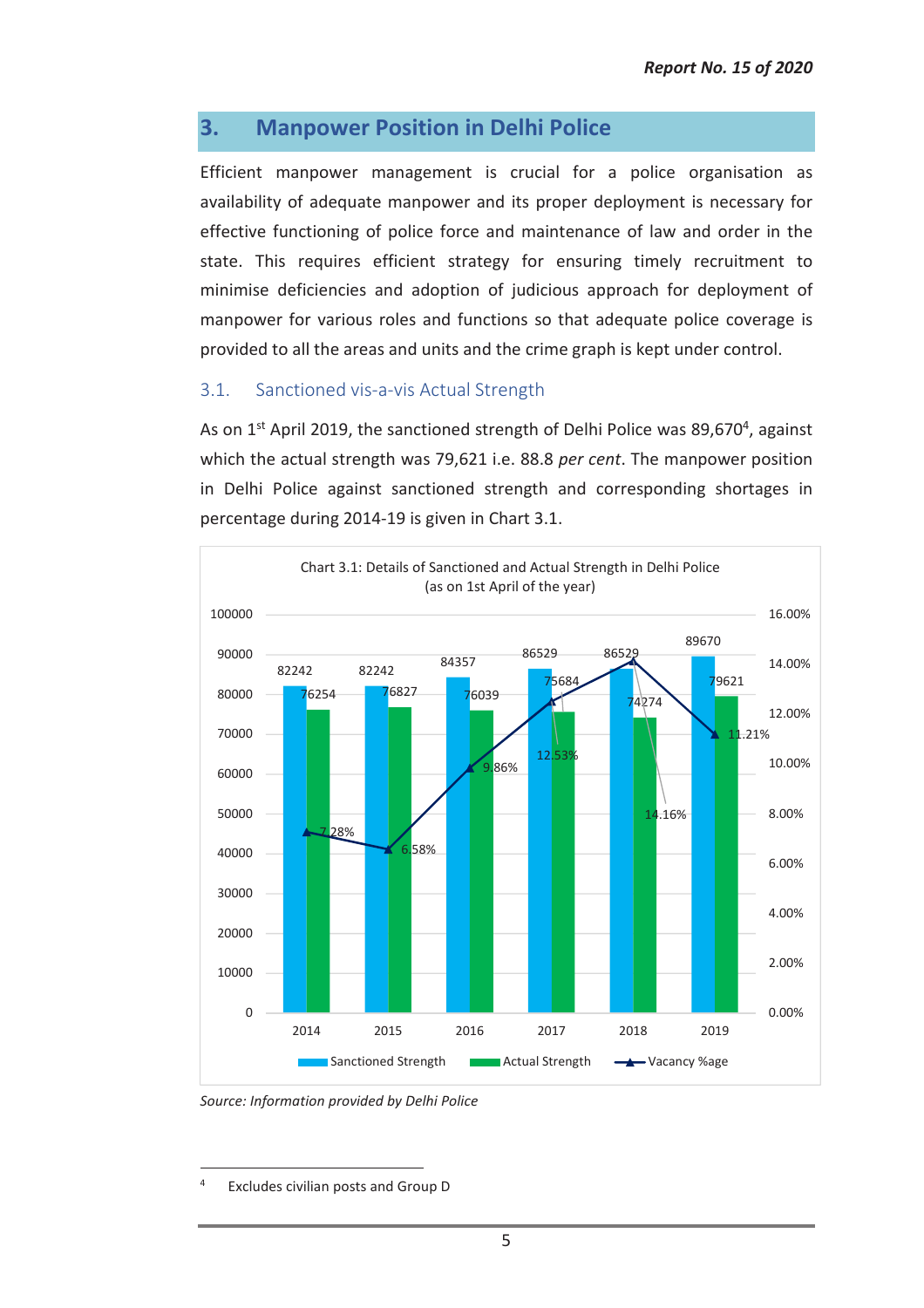Audit observed that the availability of manpower slightly improved during 2018-19. This was primarily due to selection of 7307 constables through the recruitment process initiated in 2016 and culminated in 2018, and their ongoing induction thereafter in phases (discussed in detail in Paragraph 3.3). Details of cadre-wise (Lower subordinates<sup>5</sup>, upper subordinates<sup>6</sup> and Officers<sup>7</sup>) position of sanctioned and actual strength of police personnel in Delhi Police (as on 1<sup>st</sup> April 2019) was as given in Chart 3.2.



*Source: Information provided by Delhi Police* 

<sup>5</sup> Constable & Head Constables

<sup>6</sup> ASI, SI and Inspector

<sup>7</sup> ACP and above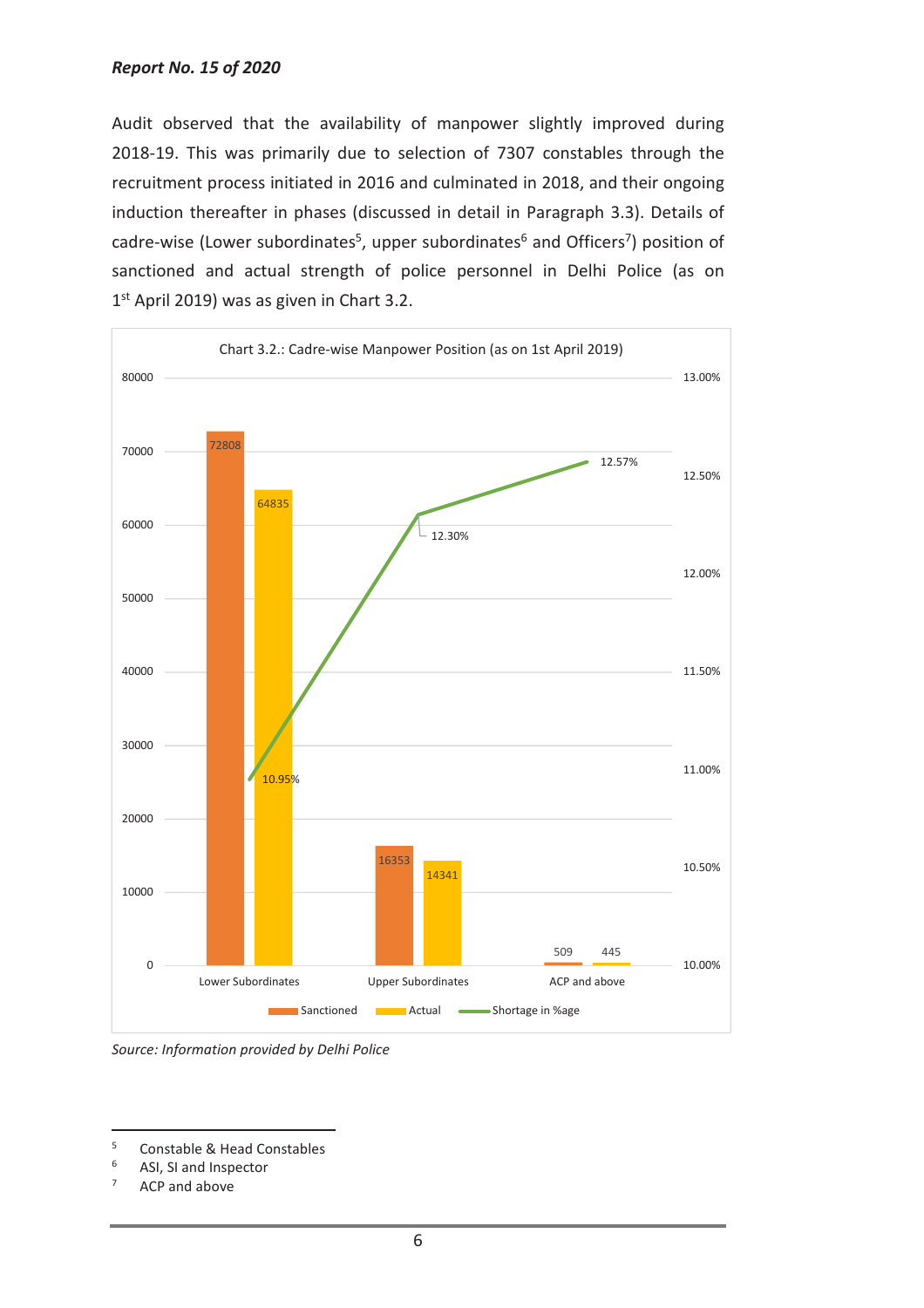Besides the existing sanctioned strength, several proposals<sup>8</sup> were submitted by Delhi Police to MHA for more than 50,000 additional posts (chronological details of proposals in Annexure-2). These proposals were on account of new police units created over time, which have already started functioning with personnel diverted from other units (e.g. SWAT Unit, 370 PCR Vans<sup>9</sup>, new police districts/stations etc.) or were awaiting sanction of additional posts to begin functioning as separate police units (e.g. North-Eastern Range of Special Cell).

These proposals were sent by Delhi Police in a piecemeal manner. In June 2015, MHA setup a High-Level Committee to look into all these proposals holistically, which were then consolidated (July 2015<sup>10</sup>) on the directions of MHA.

Subsequently, Delhi Police categorised (August 2016) the proposals for sanction of a total of 53,959 additional posts as Priority-I (15,222 posts), Priority-II (15,239 posts) and Priority-III (23,498 $^{11}$  posts).

Against the Priority-I proposals for 15,222 posts, MHA approved (April 2018) sanction of 12,518 posts. Out of these 12,518 posts, 3139<sup>12</sup> posts were to be effected initially and remaining 9379 posts were to be effected subject to deployment of these personnel on ground; and thorough review of working of Delhi Police in view of above deployment.

However, Delhi Police had not done recruitment against these 3139 posts sanctioned. Besides, in order to review the working of Delhi Police, MHA had directed (June 2018) Delhi Police to submit Monthly Action Taken Reports. However, audit observed that monthly reports were not submitted by Delhi Police from September 2018 onwards till April 2019.

Thus, due to failure of Delhi Police to fulfil the conditions set by MHA, the remaining 9379 posts approved were yet to be effected.

Since the creation of remaining 9379 posts was subject to recruitment and deployment of personnel against 3139 posts approved, immediate recruitment of personnel against the vacancies is essential. The audit observations pertaining to recruitments are discussed in detail in Para 3.3.

<sup>8</sup> These proposals were based on recommendations of Bureau of Police Research and Development (BPR&D), of Internal committee and High-Level Committee of MHA.

<sup>9</sup> MHA sanctioned 370 PCR Vans in Feb 2013, without sanctioning the additional manpower sought for the same.

 $10$  consolidated 89 proposals (47 proposals forwarded to MHA between the period 1998-2015 and 42 new proposals)

 $11$  15775 +7723 (For 541 MPVs (included in September 2016))

<sup>&</sup>lt;sup>12</sup> For new Police Districts and Police Stations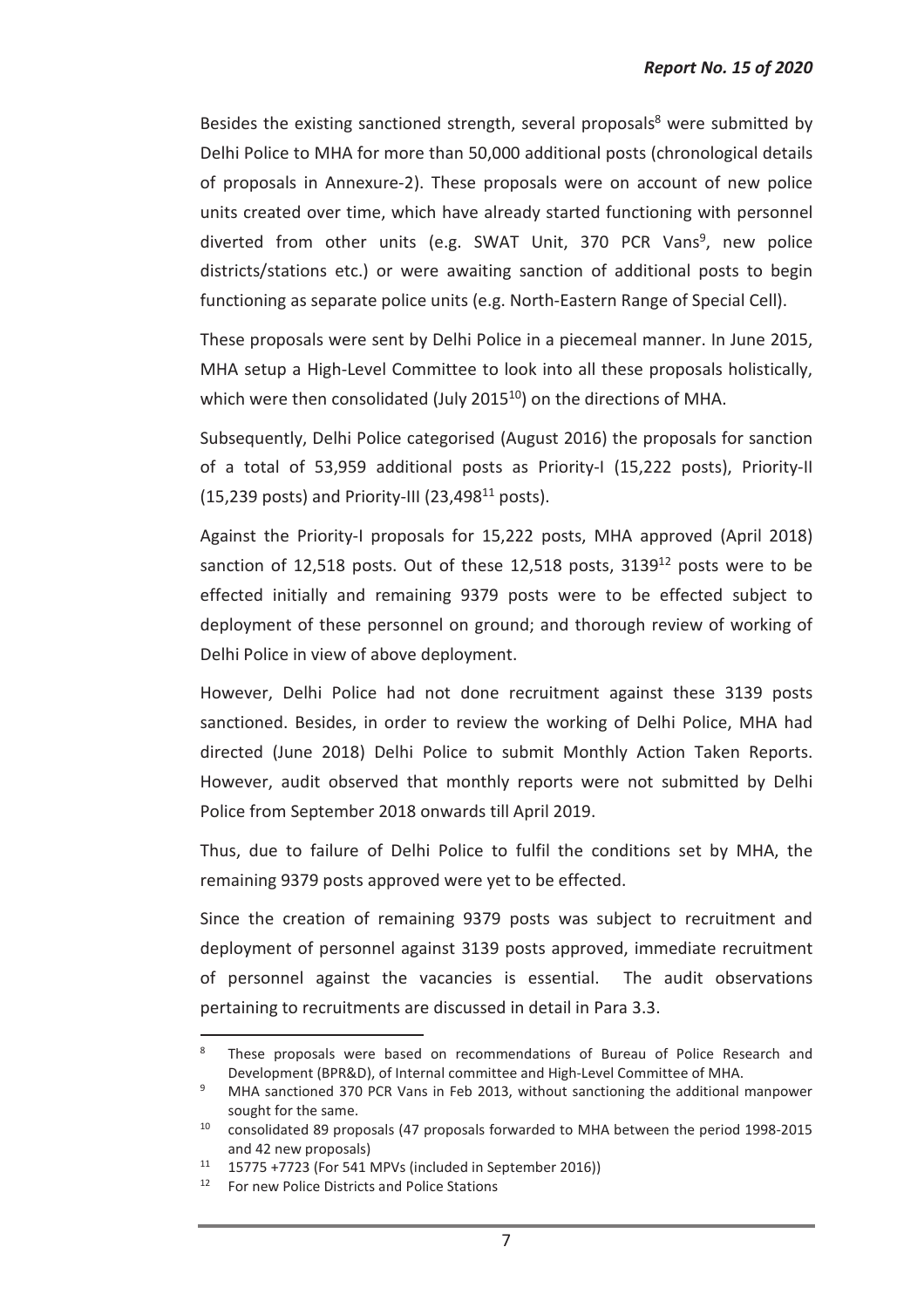#### *Report No. 15 of 2020*

Delhi Police replied (June 2020) that a review of the working/functioning of Delhi Police was undertaken and its detailed report has been sent to MHA in July 2019 and discussed during subsequent meetings with MHA. Delhi Police has further replied that as on June 2020, 118 manpower proposals consisting of 52,514 posts of various ranks are under consideration in MHA, and that these proposals are their future requirements. Audit does not concur with the reply that all these proposals are for their future requirements, as these proposals primarily comprises manpower for the units, which have already started functioning with manpower diverted from existing units e.g., the pending Priority-I proposals include a proposal for additional 3,684 posts for 370 PCR vans which have already been inducted into the fleet in February 2013, etc.

The Government replied (July 2020) that proposal for creation of additional 3086<sup>13</sup> posts is under consideration.

## 3.2. Comparison with other States

As per the latest BPR&D's report titled 'Data on Police Organisations-2019" (released in December 2019), 'Police personnel per lakh Population' in various States was as follows (as on  $1<sup>st</sup>$  January 2019).



*Source: BPR&D's report on 'Data on Police Organisations-2019'* 

 $\overline{a}$ 

It was observed that in terms of the 'Police Personnel per lakh Population' statistics, the Delhi Police fares much better than any other major State and UN recommended rate of 222 Police personnel per one lakh of population.

 $13$  Out of remaining 9,379 posts of Priority-I proposals, which have been approved, but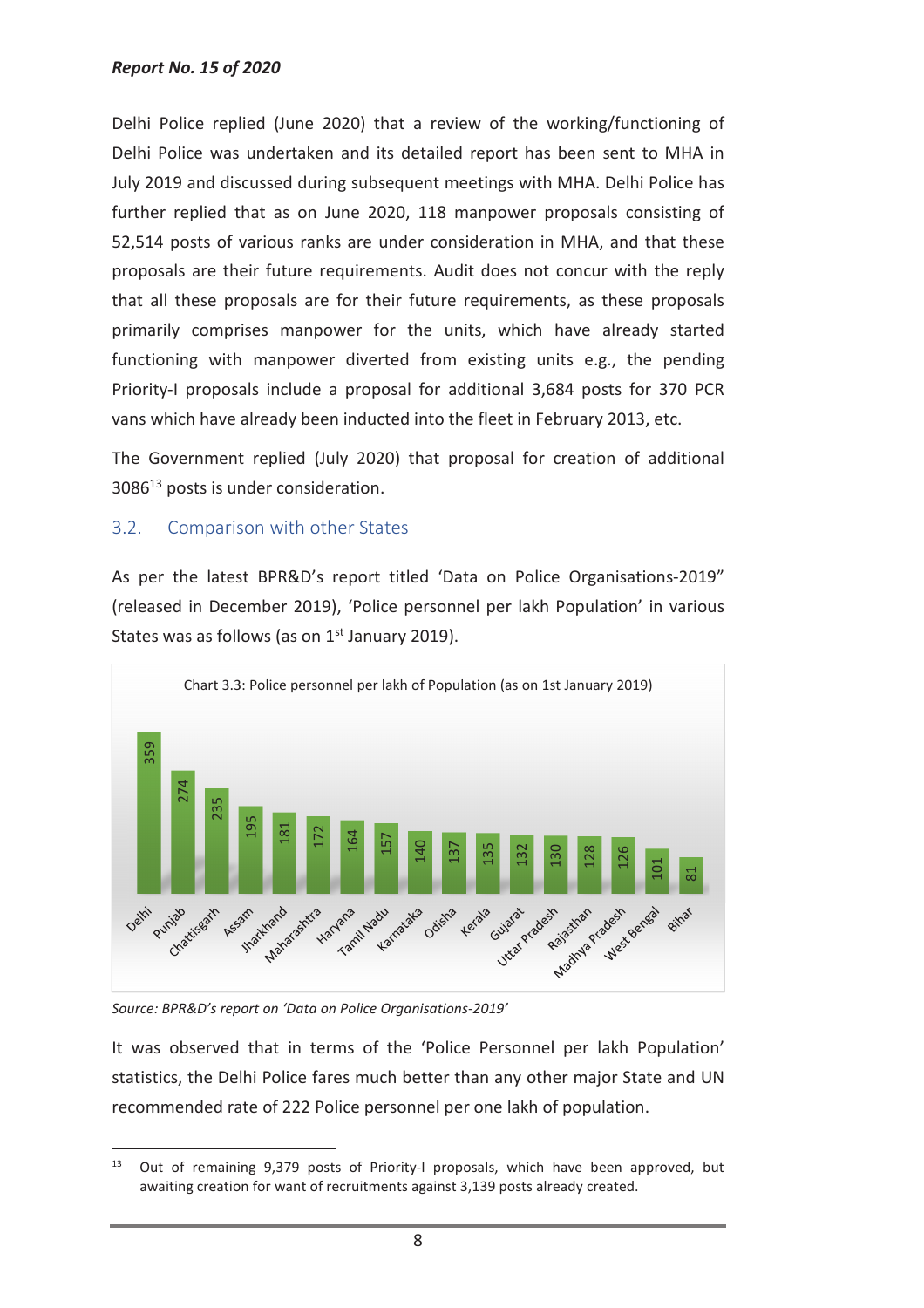# 3.3. Recruitment

In Delhi Police, recruitments are done at Constable rank in lower subordinates' cadre and Sub-Inspector (SI) rank in upper subordinates' cadre. As on 1st April 2019, there were 10,049 vacancies in Delhi Police out of which 7,973 and 2,012 were in lower subordinates' and upper subordinates' cadres respectively. Audit observed that the recruitment of SIs was regularly conducted whereas the recruitment at constable level was not as regular (Chart 3.4).



Note: vertical axis mentioned the number of vacancies advertised for the recruitment process, and figures mentioned inside the Chart are number of Joinees against the recruitment process. Width of the Bar indicates time taken for completion of the recruitment process. *Source: Information provided by Delhi Police*

Audit observed that during the last five years, instead of recruiting constables on a regular/periodical basis, Delhi Police conducted only one major recruitment for 7307 constable posts through Staff Selection Commission (SSC) in 2016<sup>14</sup> and special drives for 450 and 585 posts of constables from eight north-eastern states in 2015 and 2019 respectively.

As a result, the shortage in lower subordinates' cadre of Delhi Police continuously increased during 2013-2018 and only slightly decreased on joining of 6434 constables in 2018-19 (Chart 3.5).

 $14$  Joining in 2018 and 2019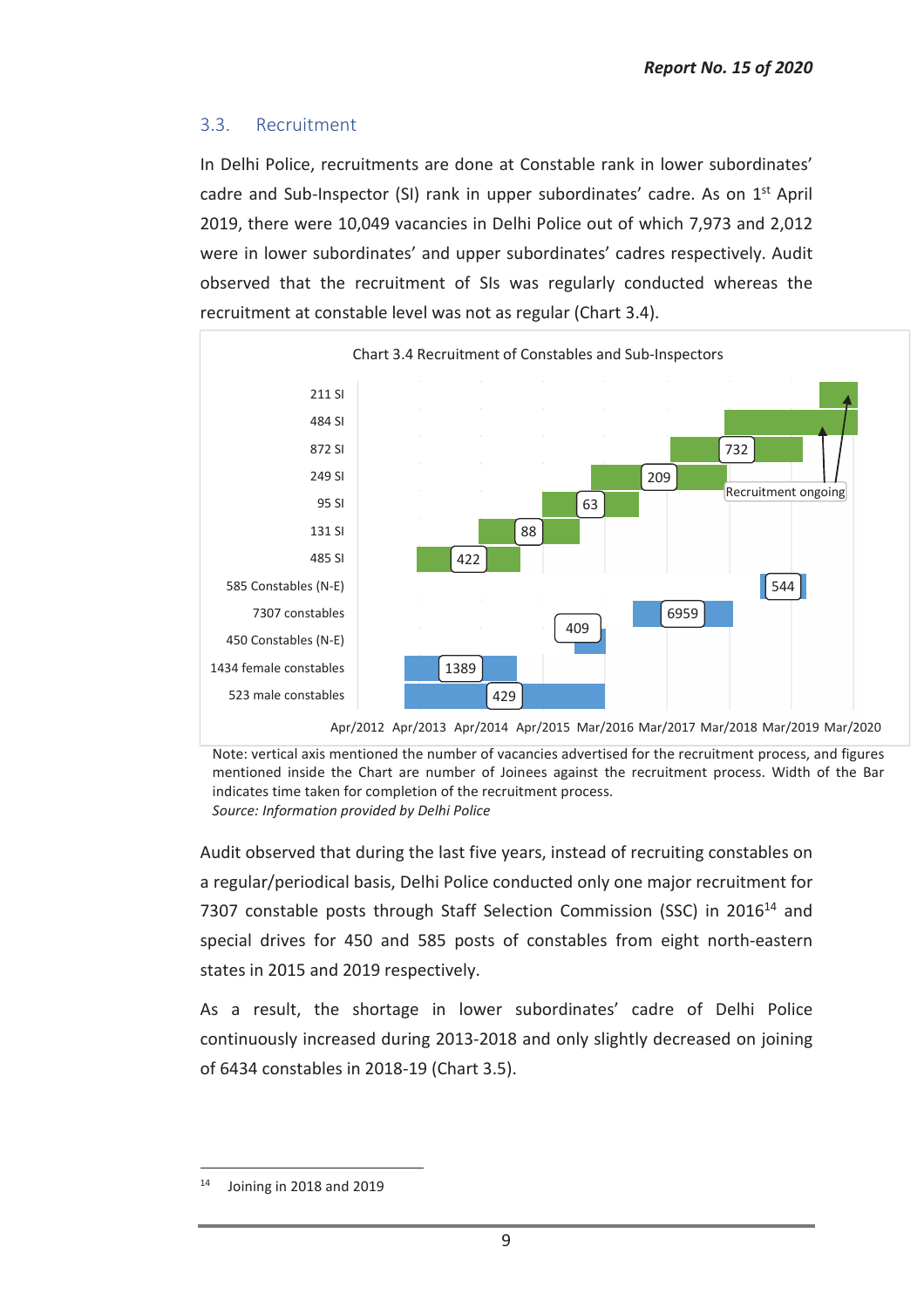

*Source: Information provided by Delhi Police* 

 $\overline{a}$ 

Audit further observed that against vacancies of 7973 for constables as on  $1<sup>st</sup>$ April 2019, selection of 5243 constables through outsourced agency<sup>15</sup> has been proposed. However, the agency to conduct written examination was yet to be selected (September 2019). Thus, the shortage in lower subordinate cadre is expected to increase (due to promotions and retirements<sup>16</sup>) manifold by the time the recruitment process is completed and candidates selected join the Delhi Police (usually takes around one and half to two years), undergo training for about one year and get deployed thereafter.

Delhi Police should plan the recruitment processes efficiently and effectively in such a manner that the vacancies arising in next 2-3 years due to retirements/promotions are also accounted for.

Delhi Police, in its reply (June 2020), mentioned that, there are ongoing recruitments for 2605 vacancies and 7393 vacancies are to be advertised. The reply is not satisfactory as Delhi Police is not accounting for the vacancies arising in near future, while advertising for the vacancies. In this scenario, since the

<sup>&</sup>lt;sup>15</sup> Computer based written examination at 10 centres all over the country and physical test subsequently in Delhi. In view of inability conveyed by SSC to conduct exam till 2019-20.

<sup>&</sup>lt;sup>16</sup> Delhi Police accounts for the retirements during remaining months of the current year, but the recruitment process takes about three years (including the induction training period of 10 months for constables and 12 months for SI)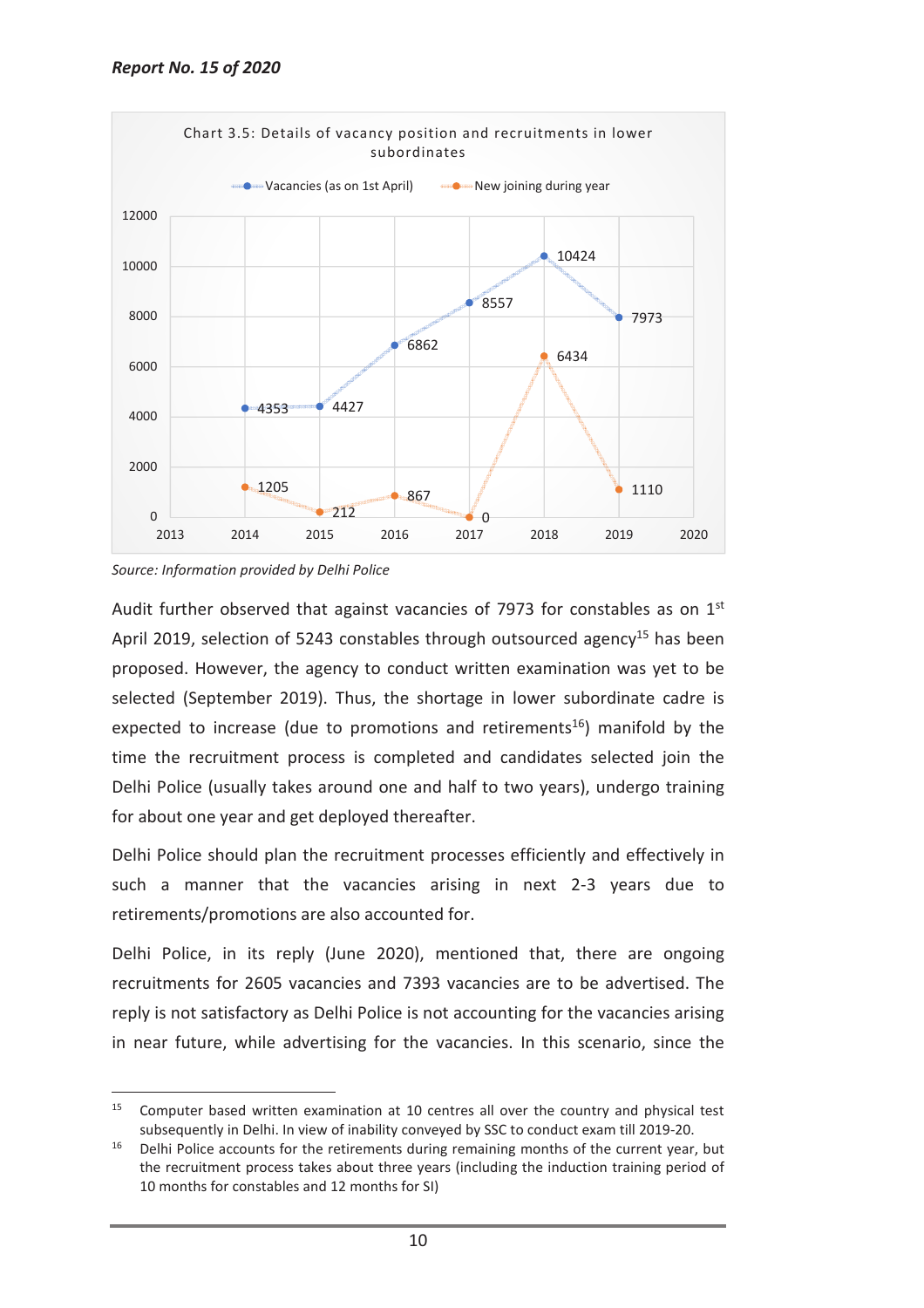recruitment process itself takes around two years for culmination, and 7393 vacancies are yet to be even advertised, Delhi Police would not be in a position to reduce its manpower shortage.

# 3.4. Training of Manpower

Apart from the induction training provided to freshly recruited police personnel, Delhi Police conducts specialized training to the serving police personnel to upgrade and impart skills regarding weaponry, investigation, IT etc. Audit analysed records related to selected specialized trainings and observed the following:

- There was an average shortfall of 42% during the period of 2016-19 in terms of personnel planned to be imparted specialized training and those actually trained. As per Delhi Police, the shortfall was due to insufficient nomination from District/Units of the Delhi Police as they were not able to spare their personnel for this purpose, due to exigent field duty. This also indicates that shortage of manpower adversely affects the trainings of police personnel.
- Specialized trainings for Delhi Police personnel are conducted at two centres (Police Training School, Jharoda Kalan and Police Training Centre, Rajendra Nagar). Deployment details of 138 police personnel relating to five specialized courses during the year 2017 was test-checked to examine if the personnel were deployed in units related to the field in which they were trained. However, it was observed that around 42 *per cent* trainees<sup>17</sup> were not posted to the units for which they were trained.

# 3.5. Women in Delhi Police

A police force with inadequate gender representation is a major practical barrier in effective implementation of legislation intended for the protection of women and greater representation of women in police force also leads to increase in reporting of crimes against women. In this regard, MHA had issued (2009, 2013)

| <b>Training</b>                                        | <b>Total no. of Trainees</b> | % of Trainees not posted to<br>relevant unit |
|--------------------------------------------------------|------------------------------|----------------------------------------------|
| <b>Commando Training</b>                               | 60                           | 22 %                                         |
| Economic Offences, Scientific<br>Investigation         | 19                           | 84 %                                         |
| Crime against Women                                    | 29                           | 7%                                           |
| <b>Cyber Forensics</b>                                 | 24                           | 87%                                          |
| TOT-Electronic &<br><b>Biological</b><br>Investigation | 6                            | 100 %                                        |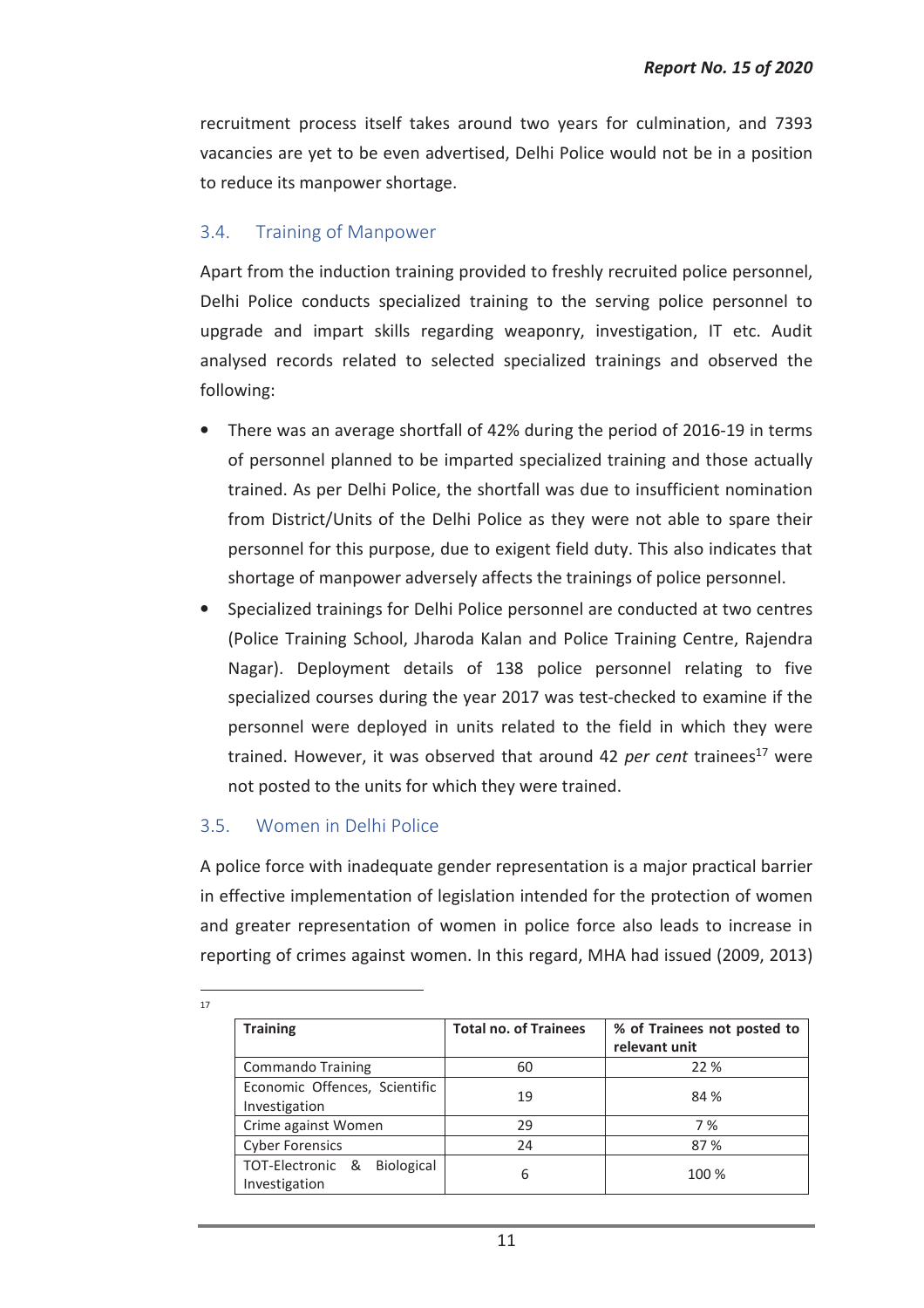advisories to all States/UTs to increase the overall representation of women in police to 33 *per cent* through affirmative actions. Also, GoI approved (March 2015) 33 *per cent* reservation for women horizontally and in each category (SC, ST, OBC and others) in direct recruitment of non-gazetted posts from Constable to Sub-Inspector in Delhi Police.

Audit observed that subsequent to approval of 33 *per cent* reservation for women, Delhi Police has implemented the reservation in all its recruitments and representation of women in Delhi Police has shown an increasing trend from 7.16 *per cent* in 2014 to 11.75 *per cent* in 2019, as given in Chart 3.6. Audit also observed that in the six test-checked police districts, women comprised 8.2 *per cent* of the total police personnel.





However, considering the current trend of percentage ratio of women personnel in Delhi Police, the achievement of target of 33 per cent women in entire Delhi Police appears to be an uphill task which might take considerable time, unless special drives for recruitment of women are conducted.

Government and Delhi Police may consider special recruitment drives for women as an affirmative action to increase representation of women in Delhi Police to 33 per cent.

Delhi Police replied (June 2020) that the 33 *per cent* reservation for women has been implemented in all ongoing and future recruitments. However, the reply is silent regarding any special recruitment drives for women to increase overall representation of women in Delhi Police to 33 *per cent.*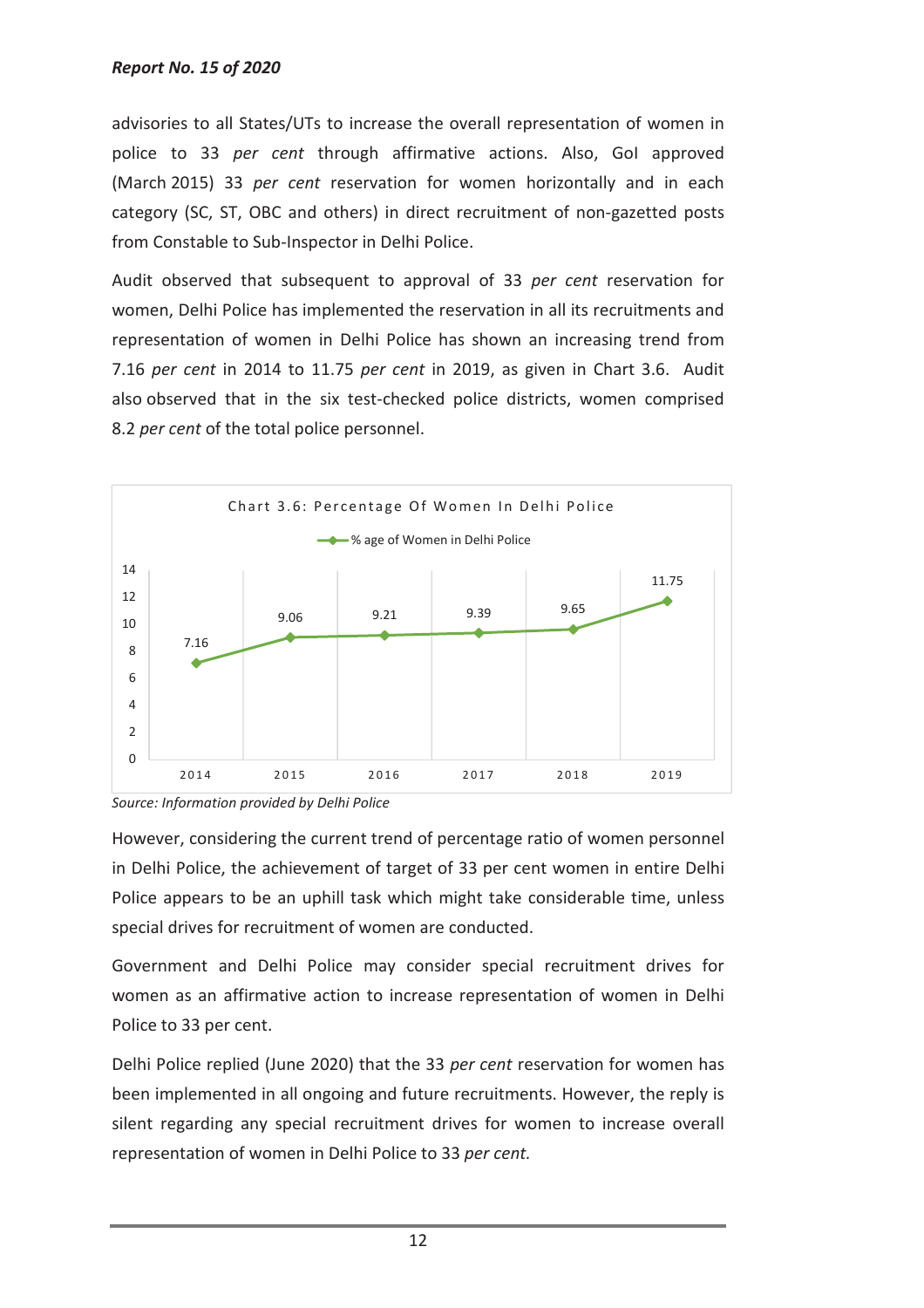### 3.6. Cadre review

The main objectives of a cadre review are to estimate future manpower requirements on a scientific basis, plan recruitment in such a way to avoid future promotional blocks and at the same time prevent gaps building up, and restructure the cadre so as to harmonise the functional needs with the legitimate career expectations of the personnel and to enhance the effectiveness.

Audit observed that in Delhi Police, cadre review for the posts of IPS<sup>18</sup> and DANIPS<sup>19</sup> is being carried out regularly in every five years but in respect of lower/upper subordinate staff, no periodicity has been fixed for cadre review. Further, no cadre review has been carried out for upper and lower subordinates till date.

Government should put in place a mechanism for periodical cadre review for the upper and lower subordinates' cadres of Delhi Police

Delhi Police replied that cadre review for the upper/lower subordinates is not carried out as it sends proposals for their posts on need-basis. The reply is not satisfactory as the manpower proposals were largely pending since Delhi Police has failed to fulfil the conditions laid down by MHA. Moreover, cadre review is targeted towards combination of fulfilling functional needs along with the legitimate career expectations of the personnel.

### 3.7. Police Housing

As of August 2019, Delhi Police had only 15,360 quarters available for allotment to its force of around 80,000 personnel. Out of these 15,360 quarters, 380 quarters have been declared dangerous and were to be demolished and another 1276 quarters were not being allotted for lack of basic facilities.

Out of the remaining 13,704 quarters, only 1,371 quarters were vacant and available for allotment. However, 7900 applications for allotment of quarter were pending against only 1,371 vacant quarters.

Besides the 15,360 quarters, it was observed that only 701 quarters are under construction in six locations and another 339 quarters are at planning stage which are not adequate to significantly improve the satisfaction level. Therefore, the total number of quarters both under the planning stage and those under

<sup>18</sup> Indian Police Service

<sup>19</sup> Delhi, Andaman and Nicobar Islands, Lakshadweep, Dadra and Nagar Haveli and Daman and Diu Police Service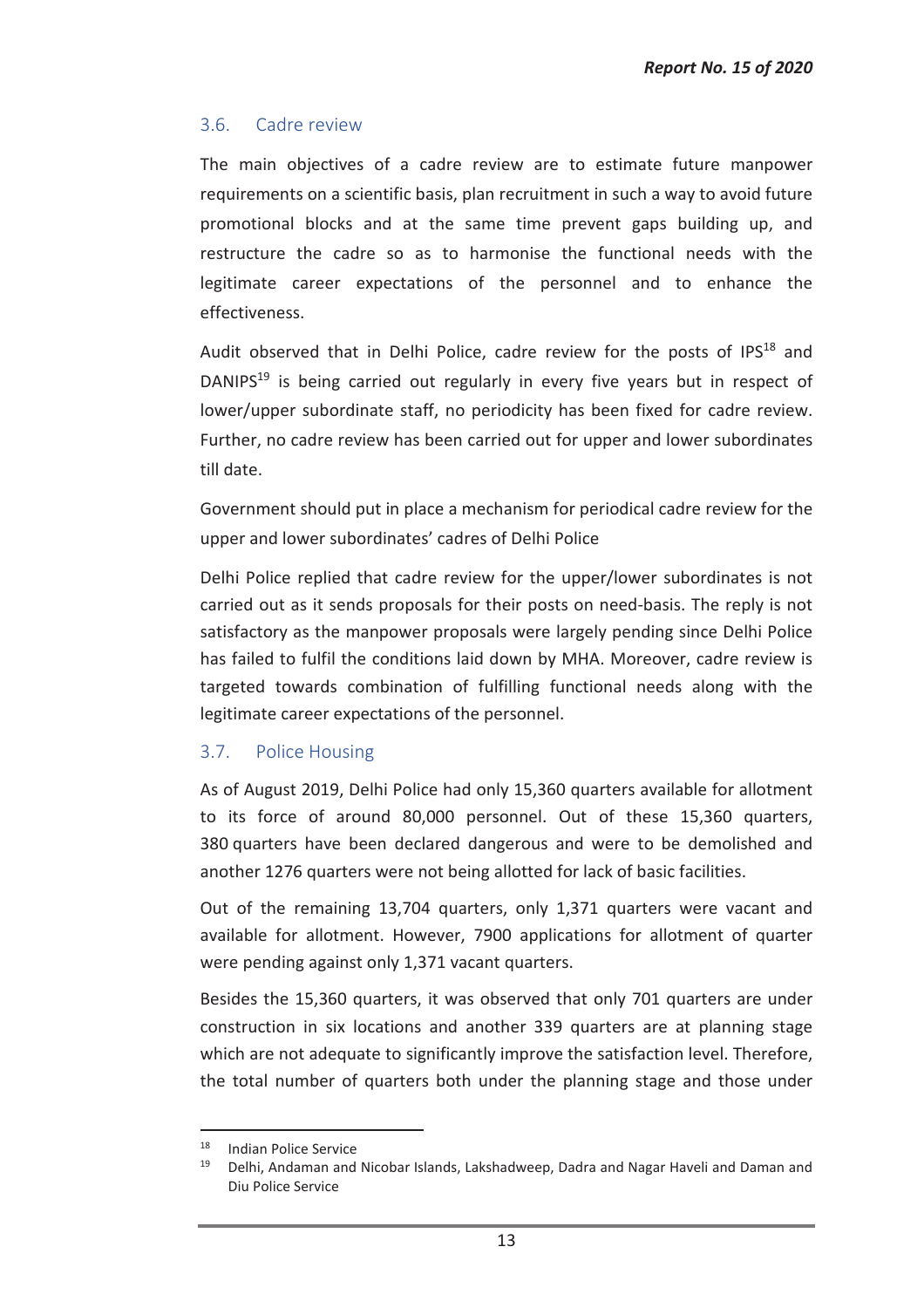construction are not adequate for taking care of the pending applications for allotment of accommodation.

Delhi Police need to plan for construction of police housing to ensure that the waiting list for quarters is minimised and housing satisfaction level can be improved.

Delhi Police replied (June 2020) that 5,848 Staff quarters are now under construction/planning stage and that after completion of these quarters, the housing satisfaction level will increase from 19 *per cent* to 27 *per cent.* Audit observed that MHA had approved purchase of ready-built houses from DSIIDC<sup>20</sup>, for the personnel of Central Industrial Security Force. Delhi Police may also pursue with DSIIDC/Government of National Capital Territory of Delhi for purchase of flats on similar lines. Besides, Government may also consider purchase of flats in neighbouring National Capital Region (NCR) towns, where there were more than 49,000 unsold houses (March 2020).

# 3.8. Transfer/Posting

As per the Delhi Police's standing orders (October 2010) regarding posting/transfer of police officers and personnel in Delhi Police, various units of Delhi Police are categorized as A (tenure of 3-6 years), B (tenure of 3 years) and C (tenure of 3, 2 and 1 years) for the purpose of transfer/posting.

Audit examined transfer/posting records of randomly selected 1,310 police personnel posted in six selected districts to examine compliance with the standing orders. It was observed that out of these 1,310 police personnel, 271 personnel had exceeded their tenure in their postings by more than a year. Thus, in 21 *per cent* of the test-checked cases, the policy envisaged in the standing orders of transfer/posting policy was not adhered to, which defeats the objective of optimum utilization of the manpower and grooming the police personnel to have multifarious experience. Further analysis of cases with extended tenure of more than one year revealed that the maximum number of cases i.e. 124 cases fall in the range of 2-4 years beyond the specified tenure in the particular unit.

## 3.9. Conclusion

 $\overline{a}$ 

As far as the statistics of Police personnel per lakh of Population is concerned, Delhi Police fares better than other State Police. As the Delhi Police faces new emerging and diverse challenges related to providing security to the national capital, it may require additional sanction of manpower, however, existing size

<sup>20</sup> Delhi State Industrial Infrastructure Development Corporation